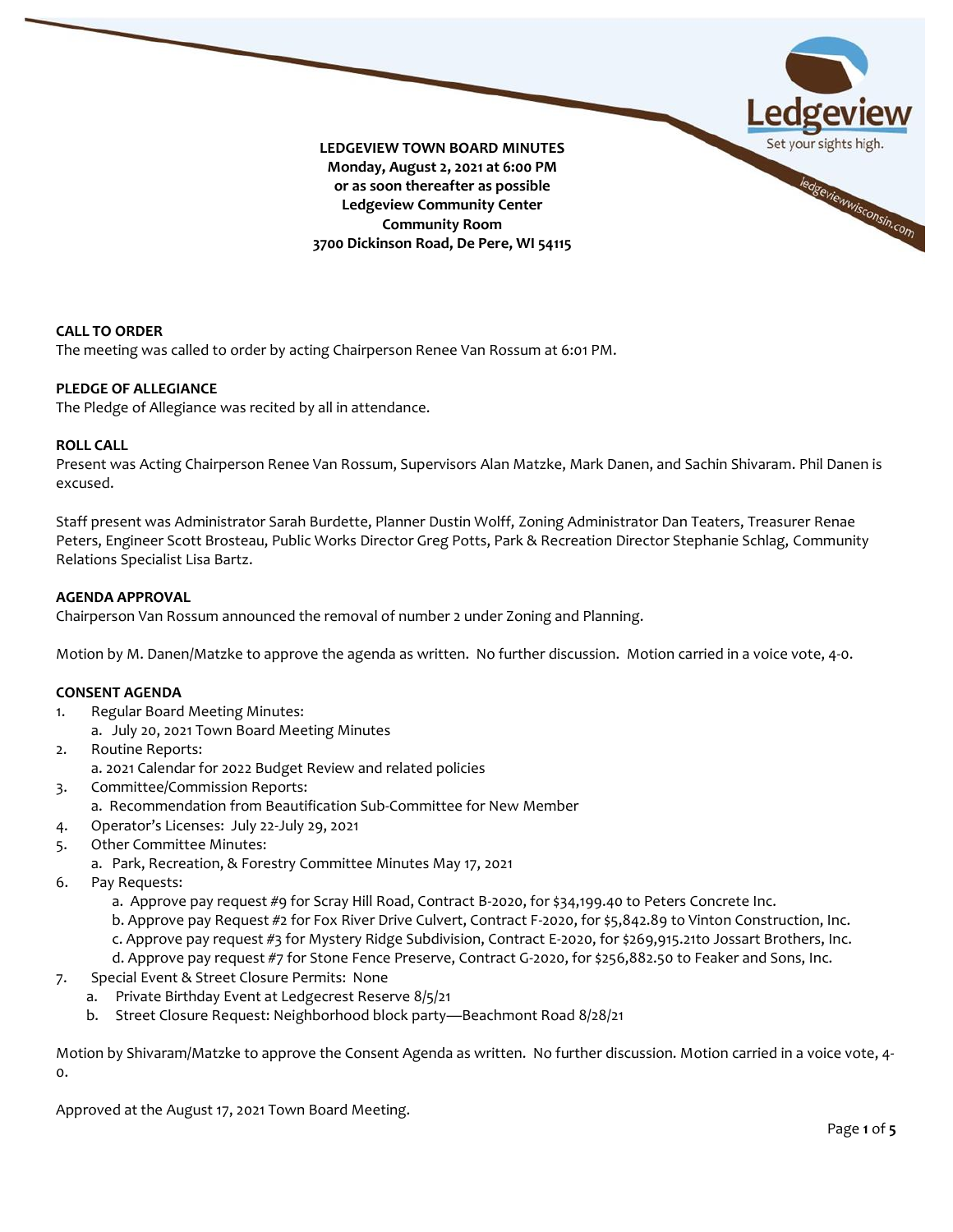# **PUBLIC COMMENT:**

Chairperson Van Rossum opened public comment at 6:02 PM.

Shivaram commented that he had taken calls from a few residents in the Meadow Sound area regarding manure trucks and spillage on their road. A resident counted at least 200 trucks.

Mary Doemel – 1947 Dickinson Road commented that the group home next door at 1953 Dickinson is not being properly taken care of. Would like the Town to take a look at the property and enforce rules.

Ryan Walker – 1980 Dickinson Road also stated concerns about the property at 1953 Dickinson Rd. Ongoing for about a year and a half, lawn is not being kept up, parcel is not being properly taken care of.

After three calls for comments, none were heard. Public comment was closed at 6:06 PM.

# **PUBLIC HEARING:**

1. Notice is hereby given the Ledgeview Town Board will be holding a public hearing on the request by Steve Bieda of Mau & Associates agent for owner Maxwell Brice to consider a conditional use permit on parcel D-1995, 4615- 4617 Trellis Drive., to allow for a zero lot line configuration of an attached home in an R-2 Residential zone.

Staff discussed that the petitioner s requesting approval of a conditional use permit to convert an existing duplex into 2 zero lot line single family attached dwellings stating that nothing on the existing site is proposed to change. The parcel is currently zoned R-2, Residence District. The adjoining properties are also R-2 District and contain two-family dwellings. Single-family and multi-family surround the subject property to the north (across Trellis Drive) and south respectively. Staff also stated that during their review, they found an issue with the CSM, item in the code states "there shall be a two-hour fire wall running from the lowest floor level, including the basement if it is the common wall, to the underside of the roof sheathing".

The public hearing was opened at 6:08 PM by Chairperson Van Rossum. After three calls for comments, none was heard.

Motion by Matzke/M. Danen to table until they know the fire rating information. No further discussion. Motion carried in a voice vote, 4-0.

2. Notice is hereby given the Ledgeview Town Board will be holding a public hearing on the request by Mike Cashman of DeLeers Construction to rezone parcels D-557 & D-558 from B-1 Business to B-2 Business to allow for a dental office.

Staff discussed the petitioner is requesting to rezone Parcels D-557 and D-558 from B-1, Business District to B-2, Business District for a new professional office building. Clinics (e.g., medical, dental) are permitted by right in the B-2 district, but not the B-1 district. The two parcels total 1.01- acres and are currently vacant. The parcels have been vacant for many years likely due to their size. Lands in the area have a variety of uses including single-family residential to the west, two-family residential to the north, multi-family residential and institutional to the east, and single-family residential to the south (across CTH G). The two parcels will need to be combined in the future when development is proposed. Due to the properties being located along CTH G and at an intersection with a roundabout, the lands are suitable for commercial uses as currently zoned. The B-1 District allows for a number of professional services uses— accounting services, chiropractors, banks and credit unions, and attorney offices—but for some reason does not include dental clinics. Some of the uses (banks and credit unions) allowed in the B-1 district are much more intense than the proposed dental clinic. The properties will have nearly direct access to CTH G, customer will not need to travel through the adjacent neighborhoods. The size of the property will protect surround properties from possible development that is too intense for the neighborhood. The zoning code will require screening to mitigate noise and sight line issues to the adjacent residential properties.

The ZPC recommends approval of the rezone to the Town Board for the following reasons:

- 1. The proposed rezoning to the B-2 district is consistent with the current zoning and development trends in the area.
- 2. The lands are suitable for smaller-scale commercial development with access to CTH G.
- 3. The proposed zoning district conforms to the goals expressed in Chapter 2 and the planned land use illustrated on the Future Land Use Map of the adopted Comprehensive Plan.

Approved at the August 17, 2021 Town Board Meeting.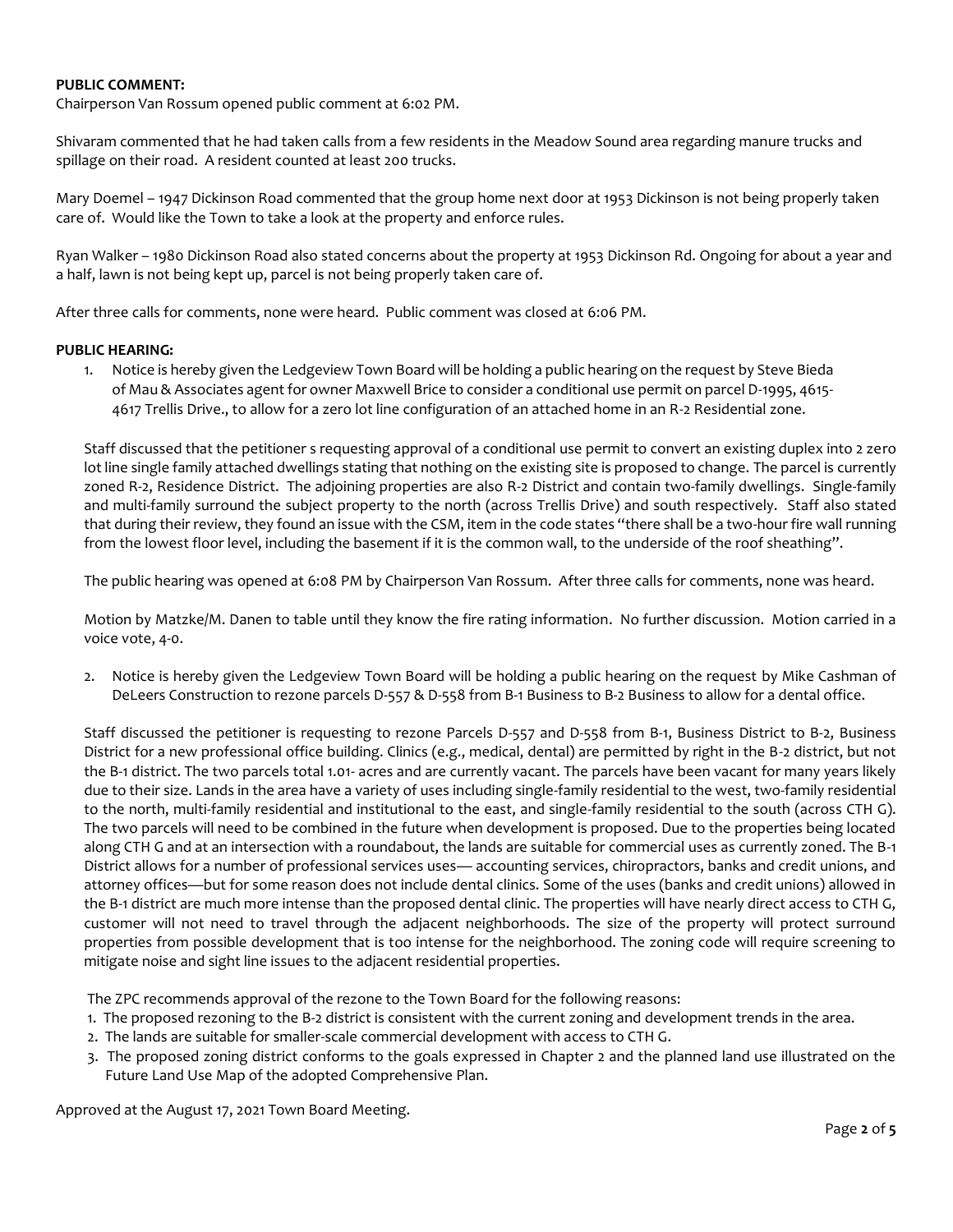At 6:14 PM, Chairperson Van Rossum opened the public hearing for comments.

# COMMENTS:

Ryan Walker - 1980 Dickinson Road – Longtime resident of Brown County, stated he had discussions with the following land owners Dennis Bauman, Jerry Titlauer, Wes Duprey and Tim & Mary Doemel. Shared statistics and concerns regarding the parcel in question. Stated residents are not against change, but are very concerned about light pollution and increased traffic. Would like the board to consider impacts of lighting when making decision.

Staff responded that the lighting issues will be addressed through site plan review process.

Mike Cashman – De Leers Construction – stated that they have the ability to set parking lot lights and signage on timers so the lights go on and off at appropriate times for the business.

Tim Doemel – 1947 Dickinson Rd - Stated concerns on increased traffic in the area.

Mary Doemel – 1947 Dickinson Rd – stated concerns on increased traffic and road repairs, concerned she would be responsible for road repairs.

Staff responded the repairs to Dickinson Rd/County G which is a County Rd, will be the responsibility of Brown County.

Supervisor Danen, stated that these parcels are already zoned for business, also commented that a Dental office would be a good fit for the area due to the nature of the business and the operating hours. Normally closed on weekends, with shortened hours on certain days during the week.

After three calls for additional comments, none were heard. Chairperson Van Rossum closed the public hearing at 6:22 PM.

The ZPC recommend approval of the rezone to the Town Board for the following reasons: 1. The proposed rezoning to the B-2 district is consistent with the current zoning and development trends in the area. 2. The lands are suitable for smaller-scale commercial development with access to CTH G. 3. The proposed zoning district conforms to the goals expressed in Chapter 2 and the planned land use illustrated on the Future Land Use Map of the adopted Comprehensive Plan.

Motion by M. Danen/Matzke to approve. No further discussion. Motion carried in a voice vote, 4-0.

# **ZONING & PLANNING:**

1. **Discuss and act on** recommendation from the Zoning and Planning Commission on the request by Steve Bieda of Mau & Associates, on behalf of Maxwell Brice (owner) for a proposed land division of parcel D-1995, 4615-4617 Trellis Drive.

Motion by Van Rossum/M. Danen to table until the next Town Board meeting. No further discussion. Motion carried in a voice vote, 4-0

2. Discuss and act on recommendation from the Zoning and Planning Commission on the request by Mark Nysted of Keller Inc, on behalf of Dedicated Systems, Inc. (owner) to add a 5000 square foot repair shop to the existing building located on parcel D-130-3, 3700 Elmview Road.

## **OLD BUSINESS:** None

### **NEW BUSINESS:**

1. Recommendation by Park, Recreation and Forestry Committee to Approve the Final Agreement Between the Town of Ledgeview and De Pere Baseball related to the construction of Mulva Family Fields.

Approved at the August 17, 2021 Town Board Meeting. The Park, Recreation and Forestry Committee reviewed the draft agreement at their September 2020 meeting, November 2020 meeting, and a final review and discussion at the January 19, 2021 meeting. Discussion at the committee level directed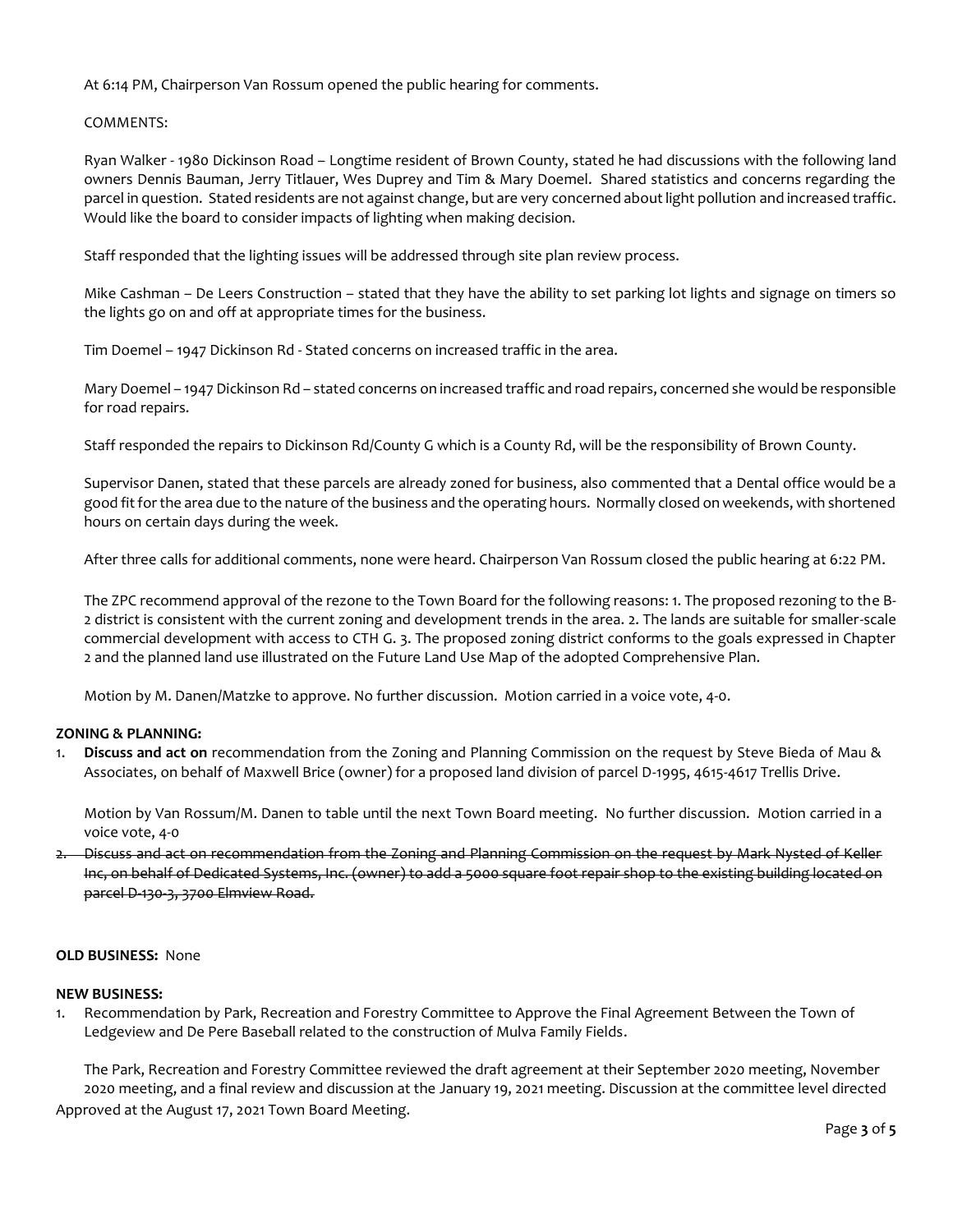staff to work with representatives of De Pere Baseball and adjust the agreement to better reflect the expectations for maintenance, access, and field/facility repairs by both De Pere Baseball and the Town. The Park, Recreation and Forestry Committee unanimously recommended board approval of the final agreement when presented at the 1/19/2021 meeting. De Pere Baseball was presented with the draft final agreement in July, and is to their satisfaction.

The final agreement has been reviewed by the Town's legal counsel with no additional changes or modifications recommended. Staff recommends approval.

Motion by M. Danen/Van Rossum to approve. No further discussion. Motion carried in a voice vote, 4-0.

**2.** Recommendation by Park, Recreation, and Forestry Committee to Appoint Chris Culotta to the Committee for the Remainder of Rod Kowalczyk's Term Ending 5/1/22

Motion by Van Rossum/M. Danen to approve. No further discussion. Motion carried in a voice vote, 4-0.

# **COMMUNICATIONS:** None.

## **ORDINANCES:** None.

# **REPORTS:**

#### **Administrator:**

Update on Ledgeview Farms

## **Zoning Administrator:**

• Nothing new to report

### **Treasurer:**

• Continuing work on Budget

### **Engineer:**

Update to Scray Hill Rd landscaping

## **Public Works Director:**

Chip sealing will begin next week

### **Park & Recreation Director:**

• Forestry inventory started

## **Board Comments:**

None.

# **APPROVAL OF THE VOUCHERS:**

Motion by Matzke/M. Danen to approve the vouchers. No further discussion. Motion carried in a voice vote, 4-0.

### **CLOSED SESSION:**

**The Town Board may convene into closed session pursuant to WI State Statute 19.85(1)(c) considering employment, promotion, compensation, or performance evaluation data of any public employee over which the governmental body has jurisdiction or exercises authority. The purpose is to review and discuss Fire Department personnel matters. The Town Board may then reconvene into open session to take action on items discussed in closed session.**

MOTION by P. Danen/Van Rossum for the Town Board to enter into closed session pursuant to WI State Statute 19.85 (1)(c) considering employment, promotion, compensation, or performance evaluation data of any public employee over which the governmental body has jurisdiction or exercises authority. The purpose is to review and discuss Fire Department personnel

Approved at the August 17, 2021 Town Board Meeting.